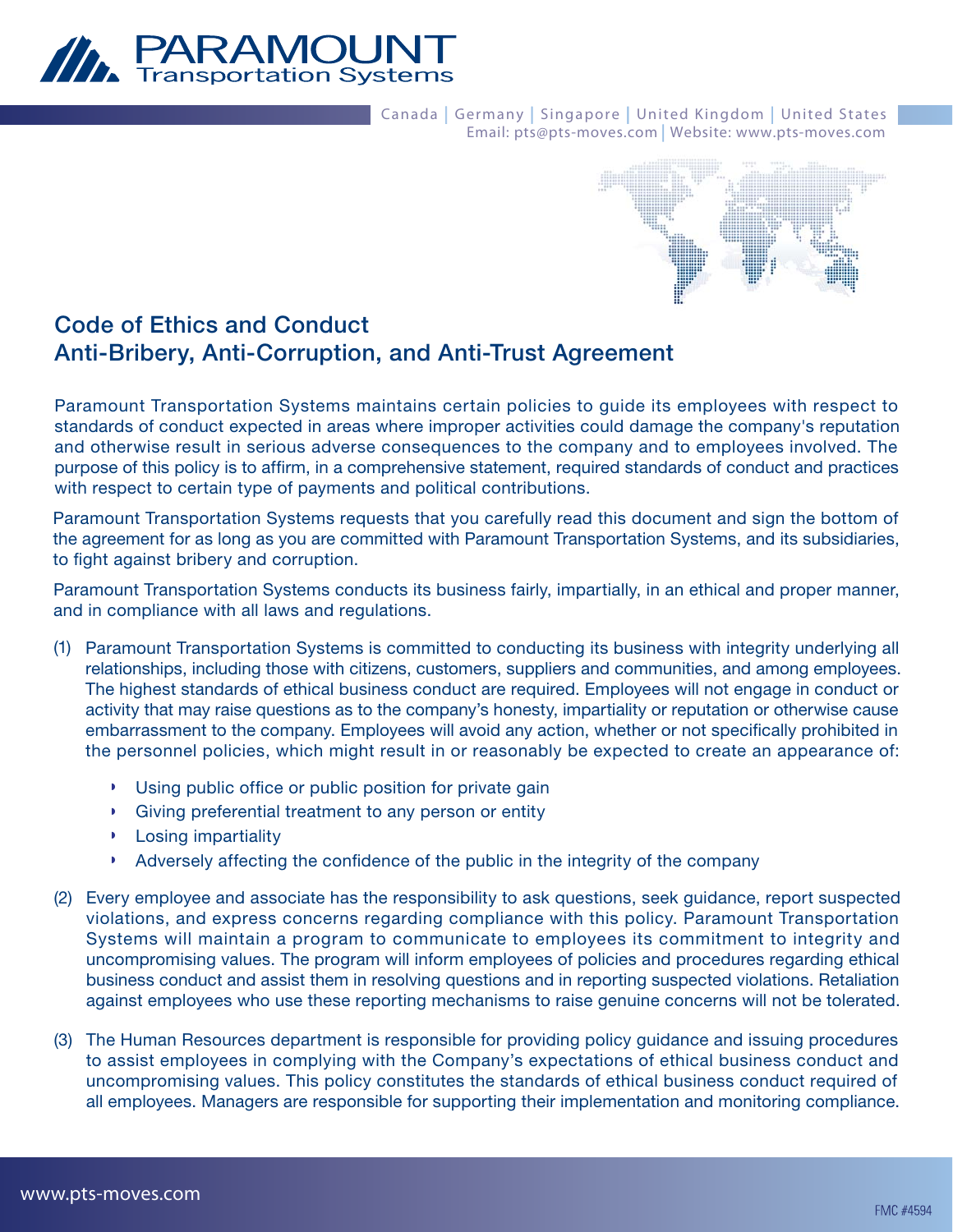## **1. PURPOSE:**

The purpose of this agreement is to ensure Paramount Transportation Systems employees/vendors/agents/ partners/suppliers are in compliance with all the applicable anti-bribery and anti-corruption policies.

Associates will maintain the highest ethical standards in the conduct of company affairs. Intent of this policy is that each associate will conduct the company's business with integrity and comply with all applicable laws in a manner that excludes considerations of personal advantage or gain.

The following is a summary of the company's policy:

### **2. GENERAL POLICY APPLICATION**

- **Gifts, Favors, and Payments by the Company:** Gifts, favors, and payments may be given to others at **A.**  company expense, if they meet all of the following criteria:
	- 1. They are consistent with accepted business practices
	- They are of sufficiently limited value and in a form that will not be construed as a bribe or payoff 2.
	- They are not in violation of applicable law and generally accepted ethical standards 3.
	- 4. Public disclosure of the facts will not embarrass the company

#### **Gifts, Favors, Entertainment and Payments Received by Company Associates: B.**

- 1. Associates shall not seek or accept for themselves or others: any gifts, favors, entertainment, or payments without a legitimate business purpose. Nor shall they seek or accept personal loans (other than conventional loans at market rates from lending institutions) from any persons or business organizations that do or seek to do business with or is a competitor of the company. In the application of this policy:
	- a. Associates may accept for themselves and members of their families' common courtesies usually associated with customary business practices. These include but are not limited to:
		- Lunch and/or dinner with vendors sometimes including spouses as long as the invitation is extended by the vendor.
		- Gifts of small value from vendors such as calendars, pens, pads, knives, etc.
		- Tickets to events (such as sports, arts, etc.) are acceptable if offered by the vendor and the vendor accompanies the associate to the event. These are not to be solicited by the company associate and must be approved by the appropriate company officer.
		- Overnight outings are acceptable under the condition that individuals from either other companies or the vendor are in attendance. The associate must have prior approval from the appropriate company officer.
		- The receipt of alcoholic beverages is discouraged.
		- Gifts of perishable items usually given during the holidays such as hams, cookies, nuts, etc., are acceptable.

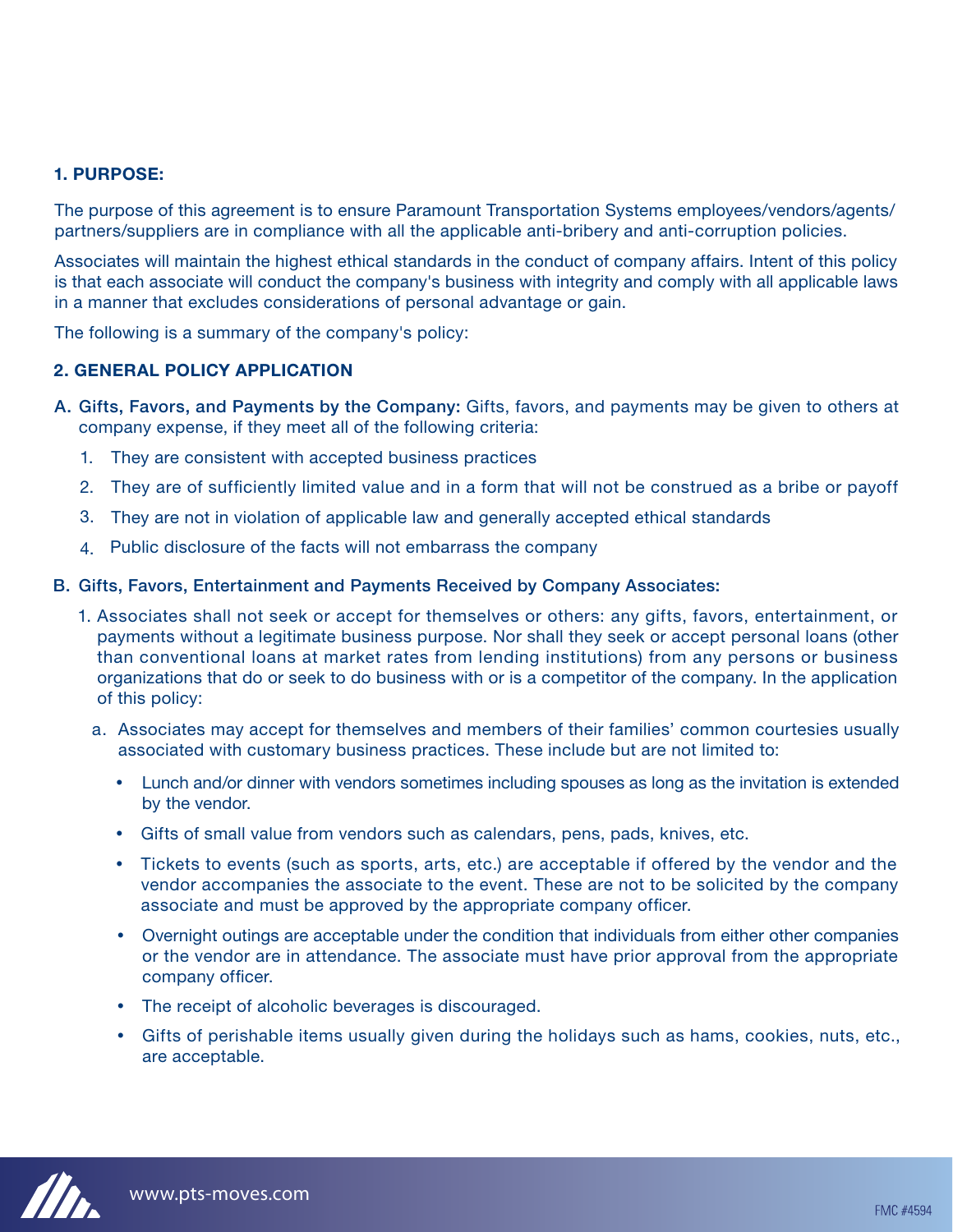- b. A strict standard is expected with respect to gifts, services, discounts, entertainment or considerations of any kind from suppliers.
	- Day outings such as golf, fishing, and hunting are acceptable with prior approval from the appropriate company official. The vendor must be in attendance and participation by the associate's family members is not acceptable.
	- Use of vendor's facilities (vacation homes, etc.) by associates or families for personal use is prohibited. In the event the vendor is present for the duration of the visit such a situation is acceptable as long as it is only once per year and for limited duration, i.e. a long weekend. The associate must have prior approval from the appropriate company officer.
	- It is never permissible to accept a gift in cash or cash equivalent such as stocks or other forms of marketable securities of any amount.
- 2. Management associates should not accept gifts from those under their supervision of more than limited value.

# **C. Prohibition of Improper Payments**

The company expects all associates to use only legitimate practices in commercial operations and in promoting the Company position on issues before governmental authorities. "Kickbacks" or "bribes" intended to induce or reward favorable buying decisions and governmental actions are unacceptable and prohibited.

No employee of the company or any controlled affiliate acting on the company's behalf shall, in violation of any applicable law, offer or make directly or indirectly through any other person or firm any payment of anything of value (in the form of compensation, gift, contribution or otherwise) to:

In utilizing consultants, agents, sales representatives or others, the company will employ only reputable, qualified individuals or firms under compensation arrangements, which are reasonable in relation to the services performed.

# **Political Contributions D.**

The company will not make any contribution to any political party or to any candidate for political office in support of such candidacy except as provided in this policy and as permitted by law.

In the United States, federal law strictly controls corporate involvement in the federal political process. Generally, federal law provides that no corporation may contribute anything of value to any political party or candidate in connection with any federal election.

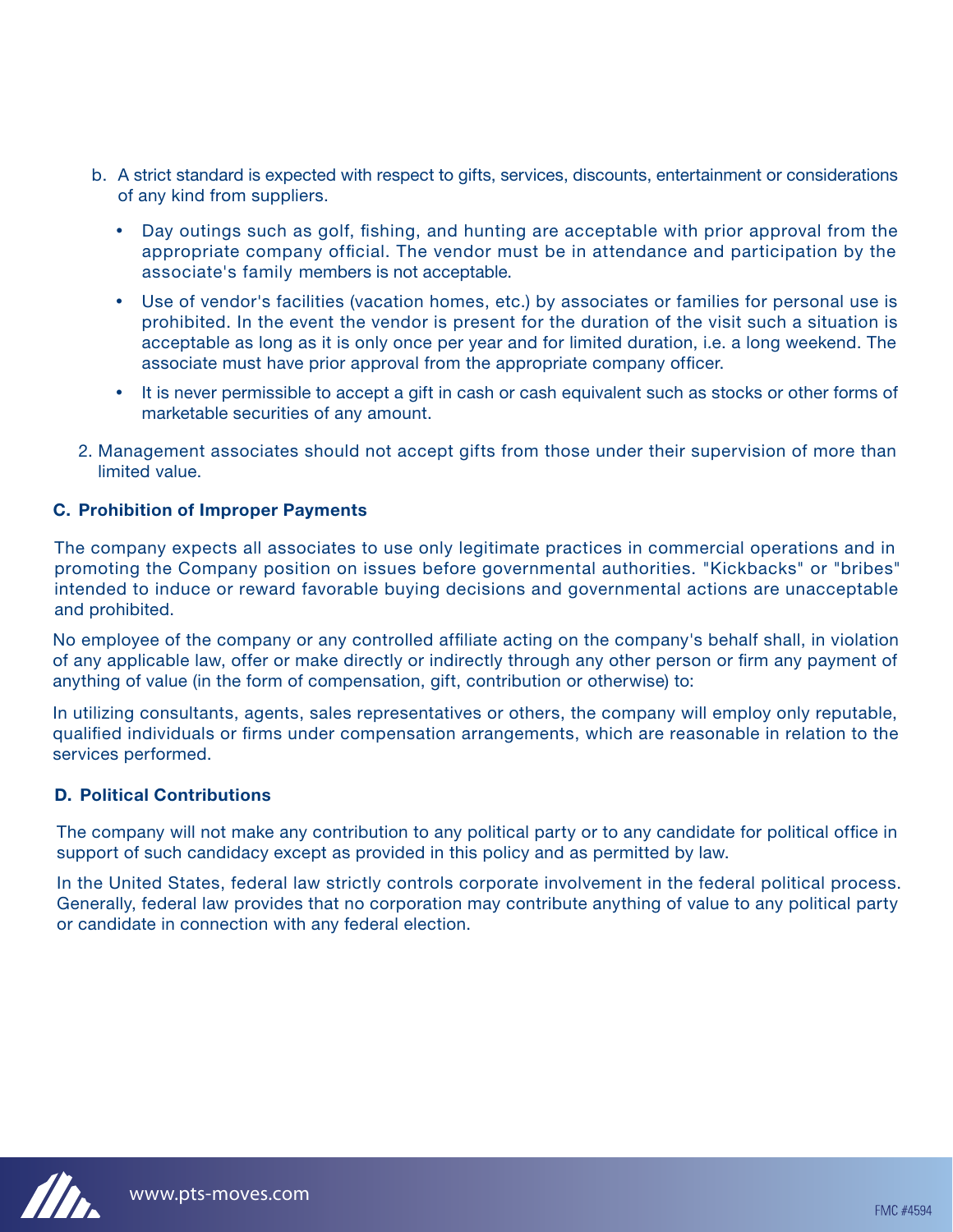# **E. Conflicts of Interest**

Associates should avoid any situation which involves or may involve a conflict between their personal interest and the interest of the company. As in all other facets of their duties, associates dealing with customers, suppliers, contractors, competitors or any person doing or seeking to do business with the company are to act in the best interest of the company. Each associate shall make prompt and full disclosure in writing to their manager of any potential situation which may involve a conflict of interest. Such conflicts include:

- Ownership by associate or by a member of their family of a significant interest in any outside enterprise 1. which does or seeks to do business with or is a competitor of the company.
- 2. Serving as a director, officer, partner, consultant, or in a managerial or technical capacity with an outside enterprise which does or is seeking to do business with or is a competitor of the company. Exceptions to this can be approved by the Chief Executive Officer of Paramount Transportation Systems.
- 3. Acting as a broker, finder, go-between or otherwise for the benefit of a third party in transactions involving or potentially involving the company or its interests.
- 4. Any other arrangements or circumstances, including family or other personal relationships, which might dissuade the associate from acting in the best interest of the company.

### **Confidential Information F.**

The revelation or use of any confidential product information, data on decisions, plans, or any other information which might be contrary to the interest of the company without prior authorization, is prohibited. The misuse, unauthorized access to, or mishandling of confidential information, particularly personnel information, is strictly prohibited and will subject an associate to the discipline policy up to and including immediate discharge.

Our clients and other parties with whom we do business entrust Paramount Transportation Systems with important information relating to their businesses. It is our policy that all information considered confidential will not be disclosed to external parties or to employees without a "need to know." If there is a question of whether certain information is considered confidential, the employee should first check with his/her immediate supervisor.

This policy is intended to alert employees to the need for discretion at all times and is not intended to inhibit normal business communications.

#### **Compliance with Antitrust Laws: G.**

Paramount Transportation Systems recognizes a need to single out compliance with the antitrust laws of the United States and other countries as a subject requiring a specific Company policy. The antitrust laws are relevant to many business decisions, and the consequences of violations anywhere can be seriously injurious to the Company and to the individuals involved.

Several provisions of the antitrust laws of the United States contain penal provisions under which employees who authorize or engage in acts in violation of such laws are personally subject to substantial fines and imprisonment. There are also in existence a number of antitrust decrees affecting the Company and its employees. Violation of anyone of the provisions of these decrees is an offense, which may subject the Company and the individuals involved to severe penalties.

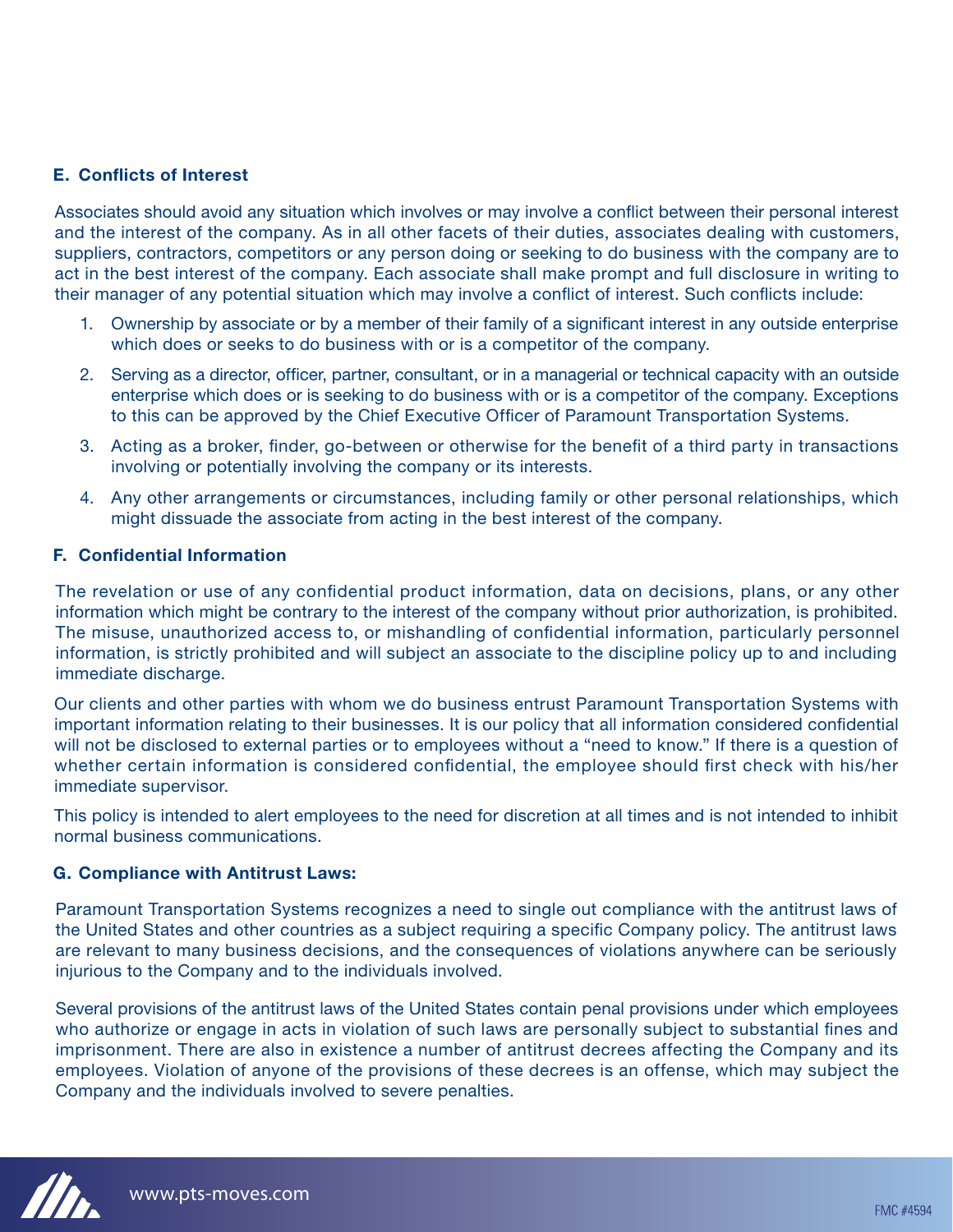Each manager must accept the challenge to have the Company excel competitively at the point of market confrontation; for, apart from legal penalties. Company growth and profitability objectives would be frustrated by arrangements with other business firms, which restrict its competitive initiative.

Officers, managers and other key employees are expected to develop in employees a sense of commitment to comply with this policy. The antitrust compliance environment within such a key employee's assigned area of responsibility will be a significant factor in evaluating the quality of that individual's performance.

### **Statement of Policy**

It is the objective of the Company:

- to comply with the antitrust laws of the United States and other countries applicable to its business operations, and
- to hold employees in management positions personally and strictly accountable for taking the measures necessary to achieve this objective within their areas of responsibility.

In furtherance of this Policy and specifically in furtherance of compliance with Section I of the Sherman Act:

- 1. No employee shall enter into any understanding or agreement-whether expressed or implied, formal or informal, written or oral-with a competitor limiting or restricting any of the following aspects of the competitive strategy of either party or of the business offering of either party to any third party or parties:
	- **Prices**
	- Costs
	- **Profits**
	- **Product or service offerings**
	- **Terms or conditions of sale**
	- **Production or sales volume**
	- **Production facilities or capacity**
	- Market share
	- **Decisions to quote or not to quote**
	- Customer or supplier classification or selection
	- Sales territories
	- **Distribution methods**
- 2. No employee shall enter into any understanding or agreement with a purchaser or lessee of a product sold or leased by the Company which restricts the right of the purchaser or lessee to determine the price at which to resell or lease such product; nor shall any employee enter into such an agreement when the Company is the purchaser or lessee of a product.

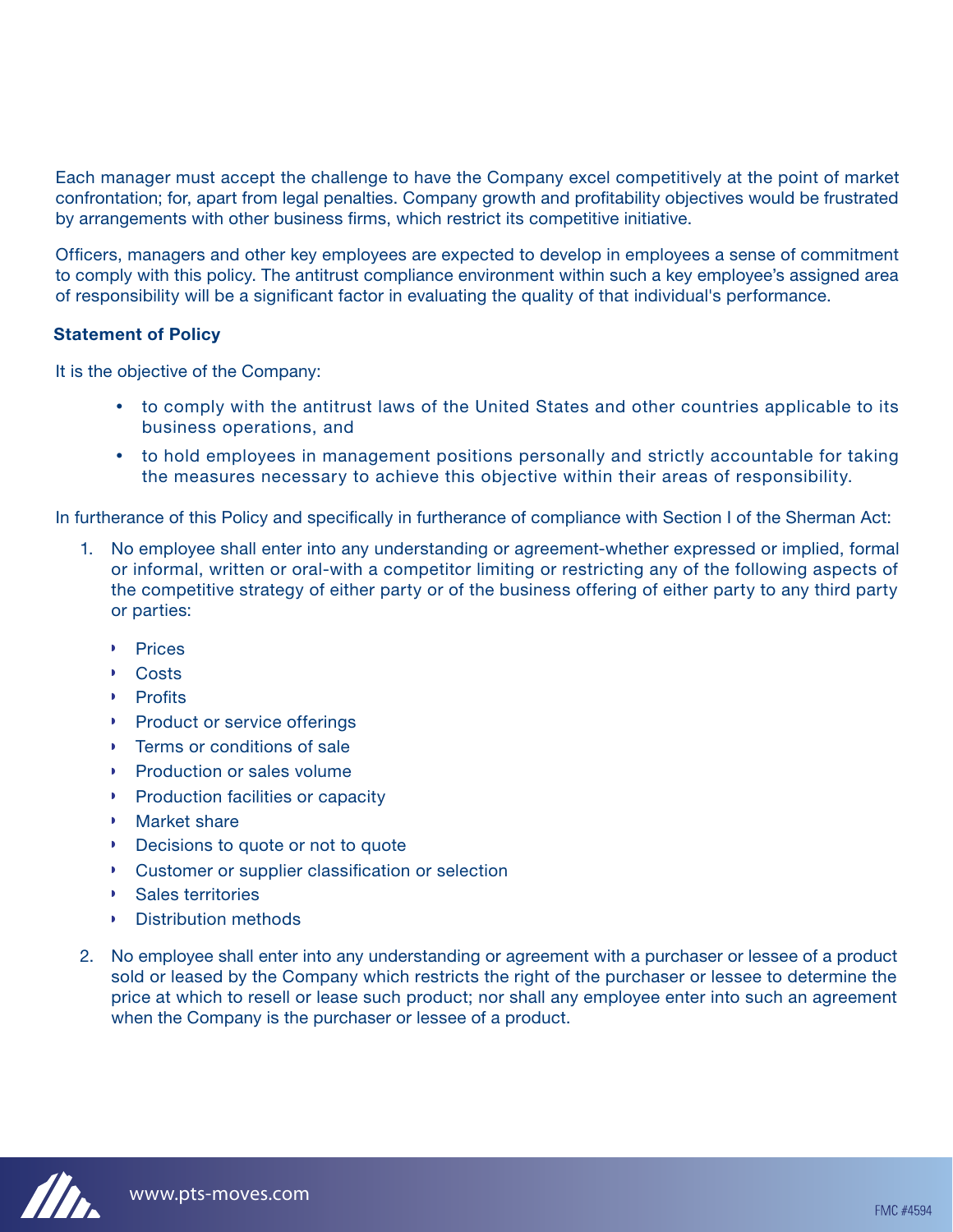- The following understandings may be in violation of the antitrust laws under certain circumstances 3. and may be entered into by an employee of the Company only if the agreement has been reviewed by Company legal counsel in advance of execution and in the opinion of counsel is not in violation of law:
	- Understandings with any customer or supplier which condition the sales or purchases of The a. Company on reciprocal purchases or sales by the customer/supplier;
	- b. understandings with any purchaser or lessee of a product of the Company which in any way restrict the discretion of the customer to use or resell the product as the customer sees fit;
	- c. understandings with anyone which restrict the discretion of either party to manufacture any product or provide any service, or to sell to, or buy from, any third party.

### **Discussions and Exchange of Information with Competitors H.**

Communication with a competitor on subjects as to which an understanding with the competitor would be illegal is, in antitrust litigation, likely to serve as important evidence of the existence of an understanding, particularly if the communication is accompanied or followed by similarity of action. The prohibitions set forth below are thus intended to avoid antitrust prosecutions which, though based on merely circumstantial evidence, may nevertheless be difficult to defend successfully.

Accordingly, no employee shall discuss with a competitor or any third party acting for a competitor, or otherwise furnish to or accept from a competitor or any third party acting for a competitor, information on any subject as to which an understanding with the competitor is prohibited by paragraph A. above on compliance with Section I of the Sherman Act unless, in the opinion of Company legal counsel, such discussions or transmittal of information would neither violate the antitrust laws nor furnish a reasonable basis for inferring such a violation. This paragraph does not preclude obtaining competitive information from independent third-party sources who are not acting for a competitor in transmitting the information. However, certain other legal and policy restrictions applicable to transactions with the federal government limit the competitive information that may be obtained from a third-party source.

# **I. Participation in Trade Associations and Other Meetings with Competitors**

- 1. No employee shall attend or remain present:
	- a. at any surreptitious meeting of competitors;
	- b. at any meeting where there is a discussion by competitors of any subject which the Company's employee is precluded from discussing by the paragraph above on Discussions and Exchange of Information with Competitors; or
	- c. at any informal meeting of competitor members of a trade association held for the purpose of discussing business matters without observing the formal procedural requirements established by such trade association for its business meetings.